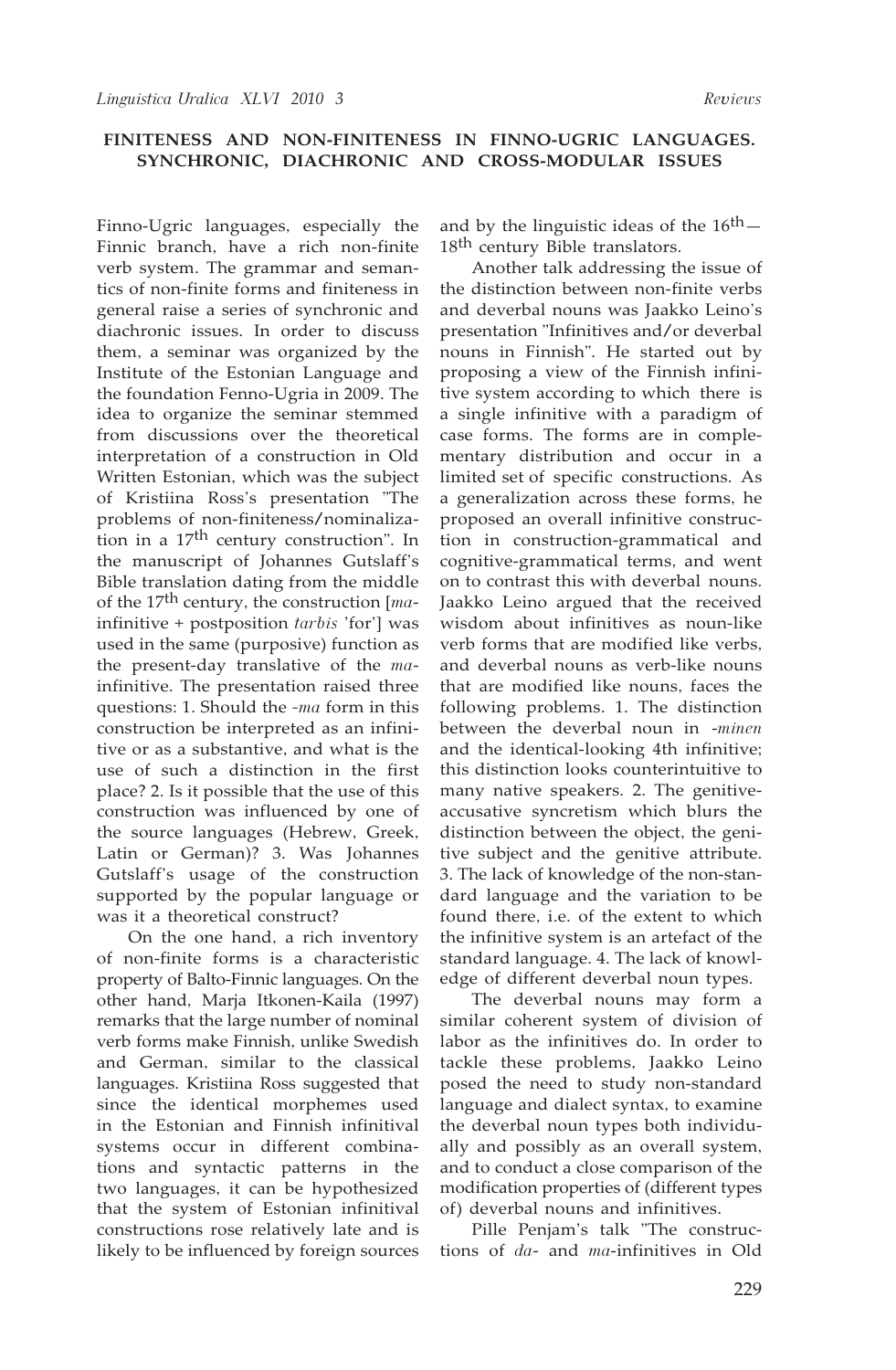Written Estonian" compared the uses and functions of infinitival complements in Old Written Estonian and contemporary written Estonian, using corpus data from the 17<sup>th</sup> century (a selection texts by Georg Müller, Heinrich Stahl and Christoph Blume, approx. 290,000 words) and the 20<sup>th</sup> century (morphologically disambiguated subcorpus of the Tartu University Corpus of Written Estonian, approx. 215,000 words). As a characteristic of the  $17<sup>th</sup>$  century texts, Pille Penjam pointed out the extensive free variation of *da*- and *ma*-infinitives. Overall, the relative frequency of *da*-infinitive constructions was considerably lower in  $17<sup>th</sup>$  century than in 20<sup>th</sup> century (883.1) versus 2277.2 instances, per 100,000 words), whereas the relative frequency of *ma*-infinitive constructions was higher (1283.4 versus 854.9 instances). The contemporary Estonian *da*-infinitive constructions tend to lack counterparts in Old Written Estonian. The most frequent were the *da*-infinitive constructions functioning as objects and expressing a wish or intention, and the modal construction with *võima* 'can'. The dominant *ma*infinitive constructions were the modal construction with *pidama* 'must' and the future construction with *saama* 'get'. The 17<sup>th</sup> century data contained some uses of infinitives with no *ma*- or *da*-infinitive counterparts in contemporary Estonian. Georg Müller's language appeared closest to the infinitival government in contemporary Estonian.

The subject of the seminar was addressed in the most general way by Östen Dahl in his talk "Finiteness and non-finiteness". He argued that a universal definition of finiteness in terms of specific morphological categories (person, number, tense, mood) is impossible since the categories vary from language to language, and even within one and the same language properties commonly associated with finiteness do not always occur together. He proposed not to focus on finiteness as a property, or as a distinction between finite and non-finite, but to search for finiteness-related phenomena (FRP), i.e. grammatical markings, rules and principles that are typically obligatory in the prototypical contexts, active affirmative declarative clauses, but which may also be extended to other (but not all) constructions.

Core finiteness-related phenomena are inflectional markings, which are grammaticalized in most languages of the world: person marking (above all subject marking), tense, aspect (mainly perfectivity/imperfectivity), evidentiality, negation and politeness; it is also tempting to see obligatory subject pronouns as a kind of periphrastic finiteness marking. It is difficult to define precisely what is the function of these markings, but it might be significant to look where they occur: either on main verbs or on auxiliaries but also in Wackernagel's position, i.e. the position after the first major constituent of the sentence, which, in many languages, hosts auxiliaries and clitic pronouns (and, in Germanic, also finite verbs), particularly in main clauses.

Different FRP may vary in where they occur, but they always show up in prototypical FRP contexts. Contexts where FRP tend to be reduced are sentences with nominal predicates, imperatives, negated sentences and questions. The fact that the prototypical combinations can be seen to be active verbs + imperative and nominal predicates (non-active) + declarative, raises the interesting possibility that FRP prototypically mark the non-prototypical combination active verb + declarative. Examples of diachronic processes that are frequently the origin of the asymmetries between finite and non-finite clauses: the inflectionalization of derivational morphemes/processes, the grammaticalization of markers starting out in main clauses and the recycling of non-finite forms as finite forms through insubordination.

The development of non-finite forms into finite forms was addressed in more detail by Iris Metsmägi's presentation "Verb forms of non-finite origin in personal paradigms of Finnic, Saami and Volgaic languages". The forms in question are originally deverbal nominals and have still preserved their nominal character in that no personal endings are added to them. Two different types of personal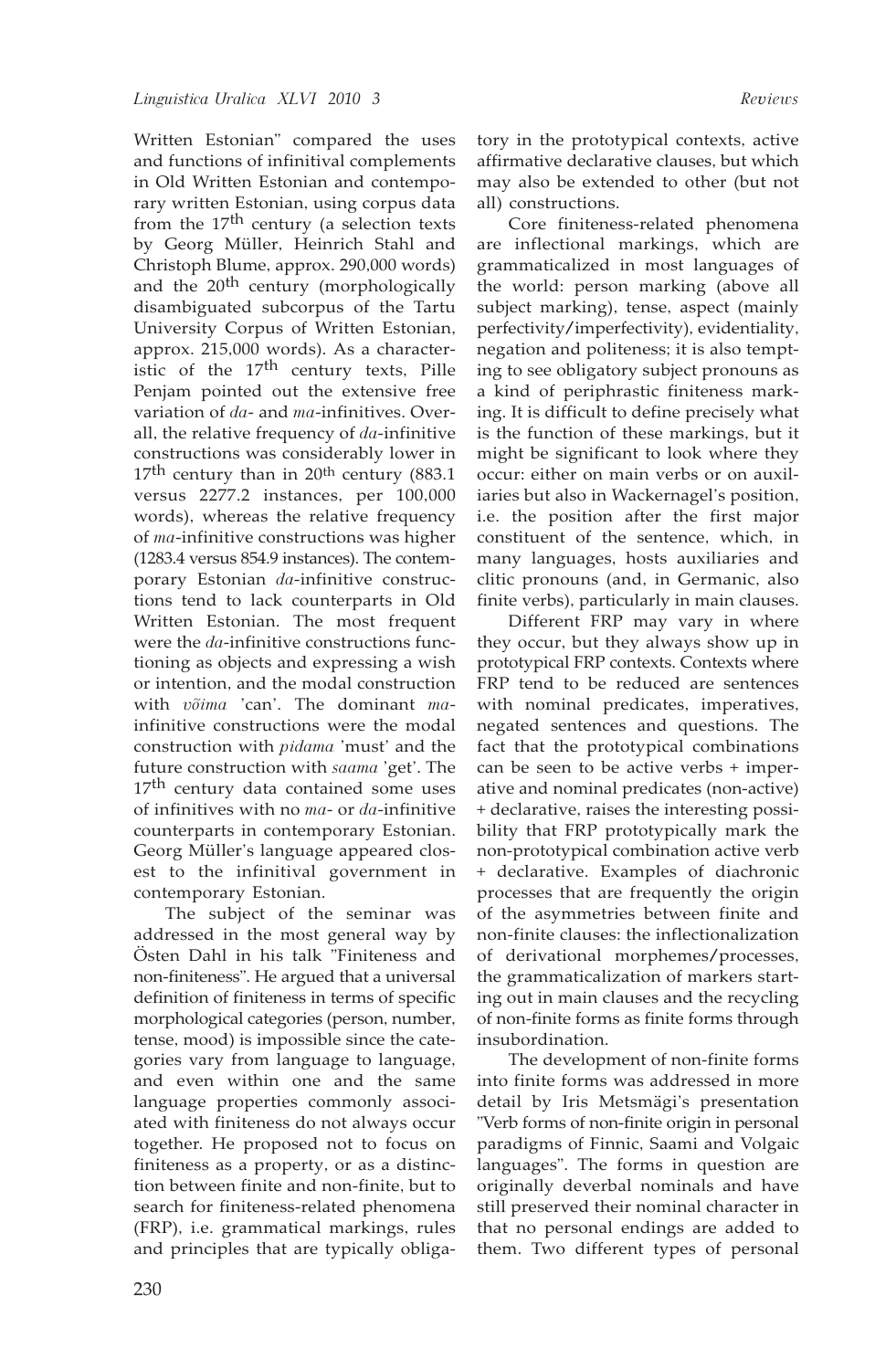paradigms involving forms of non-finite origin can be distinguished: 1. Both finite forms (forms with personal endings) and forms of non-finite origin occur in the paradigm. A form of non-finite origin mainly occurs as the 3P of the present indicative (in Finnic languages in most cases; in Mordvin languages; in Mari more restrictedly), but it can be a 3P form of some other tense as well (e.g. the Pl3P of the Hill Mari past I); there also exist inflectional paradigms that include more than one form of non-finite origin (e.g. the indicative present of Livonian and Saami). 2. A form of nonfinite origin forms the whole paradigm (the same form without personal endings is used for each person, plural marker may be added), as in the Quotatives of Estonian and Livonian. This is a different type of paradigm than the old ones: person is not marked by personal endings but by personal pronouns. New finite categories may thus lead to a new type of paradigm.

Taťjana Agranaťs presentation "On the voice oppositions in the Balto-Finnic Languages" studied Estonian, Finnish, Karelian, Veps, and Votic non-finite complements. The examples contained inessive non-finite forms, *t*- and *m*-formative non-finite forms (supines). In her analysis, the minimal pairs of non-finite forms display voice oppositions (as in the Estonian sentences *Mees on hea kündma* 'The man is good at ploughing' *vs. Põld on hea künda* 'The field is easy to plough'), and the choice of a non-finite form depends on the semantic role of the argument which correlates with this form.

Three talks addressed the semantics of particular non-finite forms in Estonian. Ilona Tragel and Liina Lindström's presentation "Estonian past passive participle" discussed the semantics of the past passive participle. The constructions that contain it have two basic meanings, impersonal and resultative. The meaning of the construction correlates with the occurrence of an explicit Agent in the construction: constructions with a low possibility to use the explicit Agent are impersonal (*ole* 'be' impersonal and *saa* 'get' impersonal), whereas constructions

with a high possibility to use the Agent are aspectual (perfective) (*ole*- and *saa*possessive perfect and *saa*-resultative), with the passive construction in the middle. The authors showed however that the meanings of the constructions do not derive from the presence or absence of the Agent but from the inherent meanings of the participle: the impersonal meaning deriving from the impersonal paradigm of which the participle is part, and the aspectual (resultative ~ perfective) meaning, which seems to be an additional (new) meaning and may be related to the Germanic resultative participle through language contact. The authors also discussed the development of the possessive perfect.

Renate Pajusalu and Heili Orav's presentation "Asymmetry in expressing motion event: Estonian supine construction" examined how supine constructions are used to encode the spatial characteristics of motion events, starting from the hypothesis that there is an asymmetry in favour of the encoding of the goal. They compared the usage frequencies of the illative form of the supine, which encodes the goal, the inessive form of the supine, which encodes the location, and the elative form of the supine or the *mast*-supine, which encodes the source. The study confirmed the frequency-bias toward the goal, but it was surprising that in the case of the supines the bias was much stronger than in the locative NPs. In their presentation, the authors also discussed the difficulties related to the semantic interpretation of the supine forms in context and the problems of teasing apart the spatial, temporal and activity meanings of the supines.

Anne Tamm argued in her presentation "The absentive in Estonian" that the study of implicatures and presuppositions may help to distinguish the meanings of the absentives cross-linguistically. Caspar de Groot (1995) proposed the term *absentive* for constructions that signal the absence of its subject from the deictic center. The inessive *m*-formative non-finite form (e.g. *Jaan on ujumas* 'Jaan is off swimming') is tacitly assumed to be an instance of the absentive (Vogel